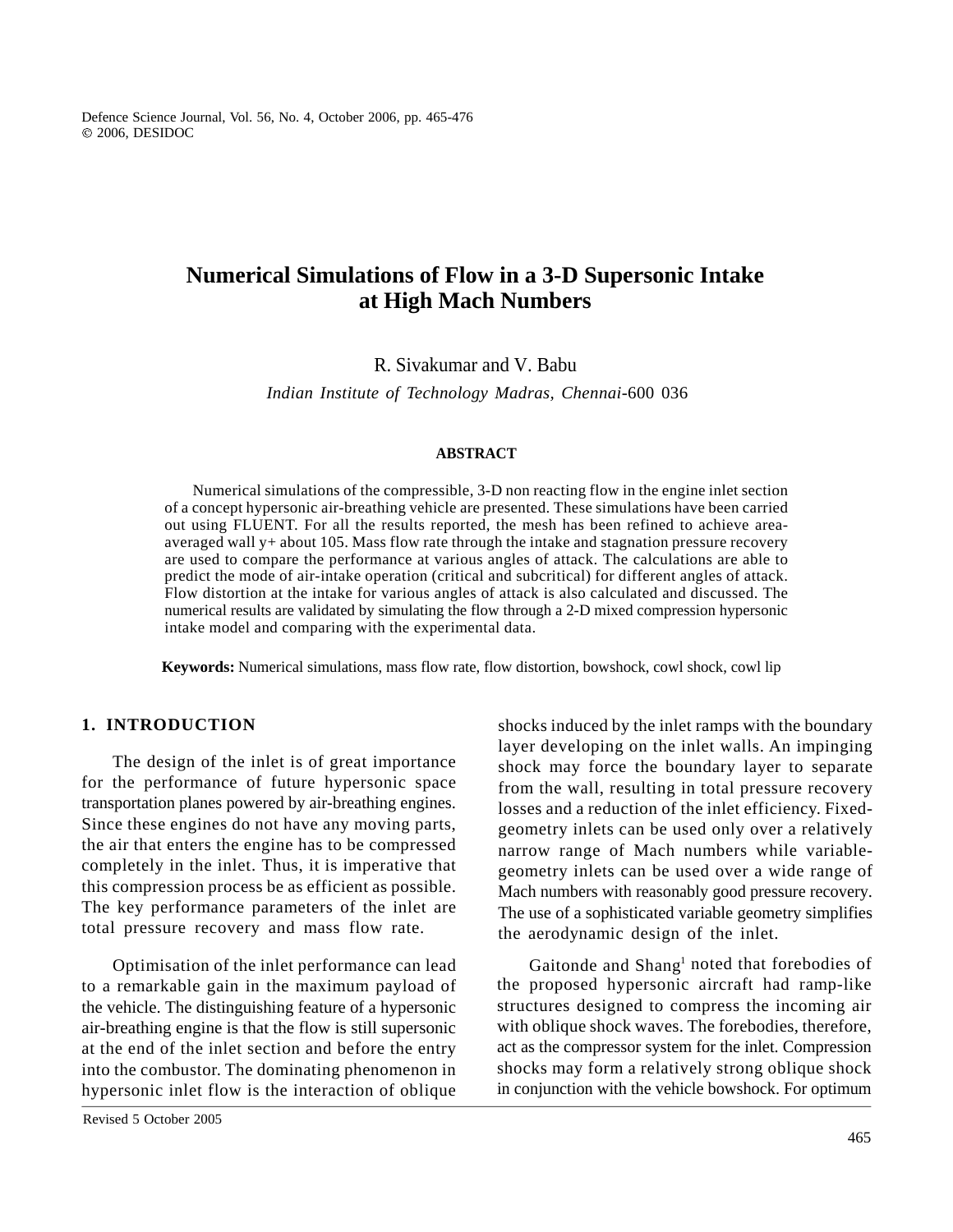mass flow through the inlet, it is desirable that these shocks be positioned so as to converge on the inlet cowl-leading edge where these interact with the bowshock produced by the cowl lip. Viscous hypersonic shock-on-shock interactions can significantly affect the performance of the inlet through the creation of anomalous pressure and heat-transfer peaks on the cowl-leading edge. The schematic hypersonic intake flow field shown in their paper depicts three shock waves that interact on the cowl lip<sup>1</sup>: (i) the bowshock wave produced by the  $P_{\text{infinite}}$ cowl lip, (ii) the bowshock wave originating at the vehicle leading edge, and (iii) an oblique shock wave produced by the compressive turning of the

of manipulating shock/boundary layer interactions with possible utilisation in hypersonic inlets. The shock from the cowl tip induces separation of the boundary layer on the ramp wall, leading to a separation bubble. At the beginning of the separation region, the flow is redirected due to the shape of the bubble, and similar to the flow over a ramp, a conditions. shock (designated as separation shock) is induced. The separation bubble is thickest at the point of impingement of the cowl shock. Further downstream at the reattachment point, flow redirection induces a so-called reattachment shock. Experimental as well as numerical investigations of a model hypersonic inlet were undertaken by Schneider and Koschel<sup>3</sup> to evaluate the possibilities to influence the shock/ shock and shock/boundary layer interaction by the design of suitable inlet geometry, and thus avoiding

Falempin and Montazel<sup>4</sup> conducted both theoretical and experimental studies to determine the characteristics of a 2-D inlet with external/internal compression for free stream Mach numbers ranging from 2 to 8. of a scramjet module consisting of a 3-D inlet followed by a combustion chamber. The module was designed to study the flow structure, to obtain the inlet characteristics, and to study the mutual effects of the combustion of the inlet. Reddy and out well resolved, 3-D compressible flow calculations Weir<sup>6</sup> carried out numerical calculations of the in a realistic inlet geometry and establish the viability flow field in the Mach No. 5 inlet using the PARC3D code and compared the results with the experimental metrics such as mass flow rate, total pressure

data. The PARC3D code is a full Navier-Stokes time-marching code, and was earlier used for simulating the flow in 3-D supersonic and 2-D hypersonic flow configurations. PARC3D solves the full 3-D Reynolds-averaged Navier-Stokes equations. Effects such as bleeding on the inlet walls were also included. Static pressure on the ramp surface along the centreline and 7.5 inch from the centreline were compared with the experimental data and found a good agreement between the two.

flow by the inlet ramp<sup>1</sup>. They used the SUPNEF code for optimising the Schulte<sup>2</sup>, et al. demonstrated the possibilities Navier-Stokes equations without wall boundary layer Bezgin<sup>, et al. investigated the CFD support</sup> in the development of Hypersonic Flight Laboratory (HFL) and the modeling of a scramjet engine. scramjet duct. It was a fast code based on parabolised effects, and quite useful for the initial estimations. The influence of viscosity effects on the flow parameters in 3-D inlet of model scramjet integrated with HFL forebody was evaluated. The numerically obtained data at the exit of the inlet section was used for the predictions of the combustor operation in flight conditions.

bleed systems. pressure distribution, showed temporally steady, conducted both theoretical from supersonic to subsonic flow through the shock Goldfeld<sup>5</sup>, *et al.* presented an experimental study<br>contraction ratio, while it was decreased by inlet Emami8 , *et al*. presented inlet-isolator test data result with variations in both geometry (isolator length and rearward-facing step height) and flow field properties (boundary layer thickness and oblique glancing sidewall shock interaction). The test was conducted for a total of 250 geometric configurations. The Mach number for their investigation was 4.03. The measured streamwise centreline Mach number distributions, and consequently the centreline static spatially oscillatory behaviour with gradual dampening trains. The results show that the combined inletisolator maximum back pressure capability increased with increasing both the isolator length and inlet contraction ratio, while it was decreased by inlet distortion and an increase in the area of the rearwardfacing step isolator.

> The objective of the present study is to carry of numerical simulations as a design tool. Performance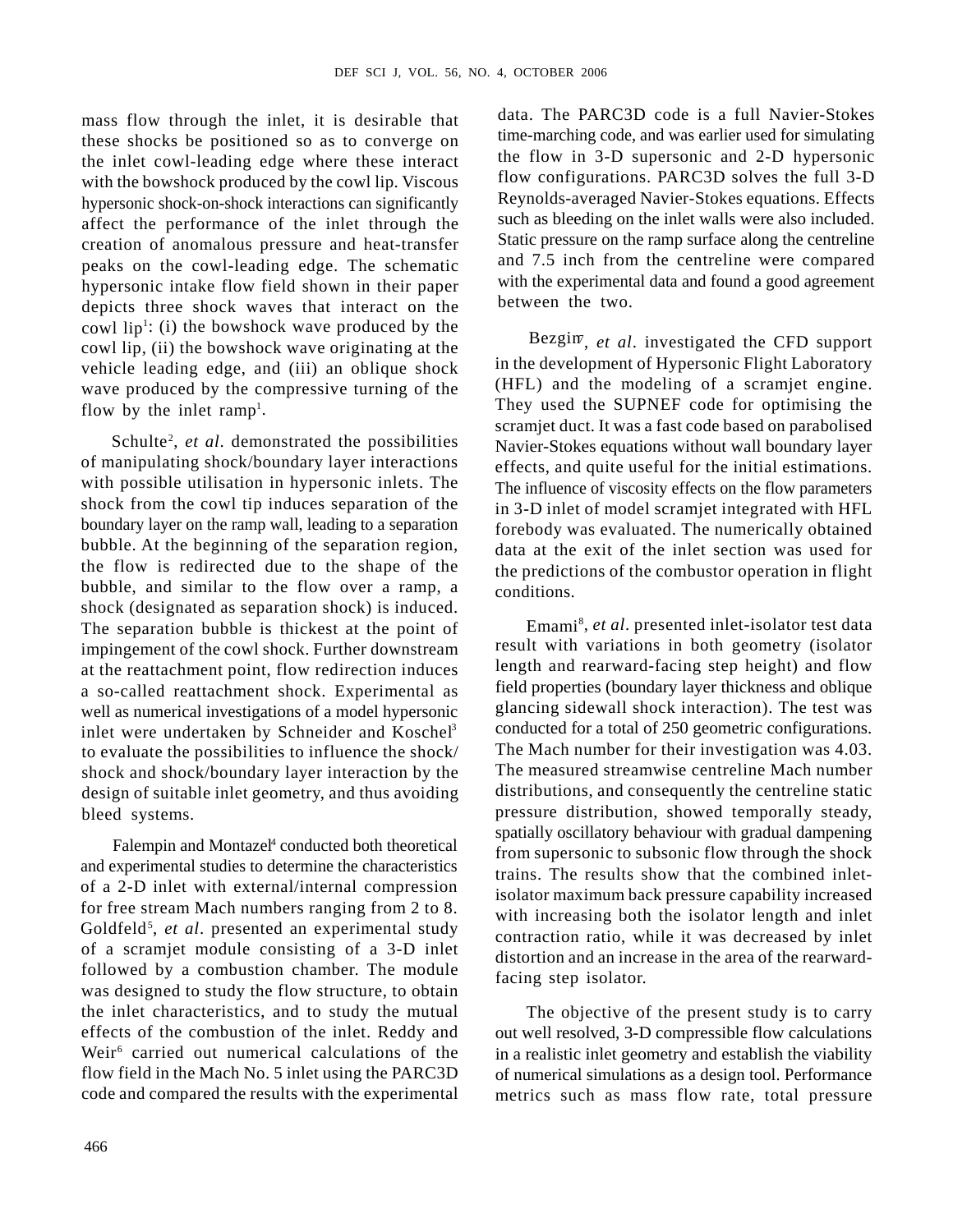recovery, and flow distortion have been evaluated and different modes of operation of the intake

was a scramjet engine being considered for a concept hypersonic vehicle. The operating conditions for

in Fig. 1) on the body side for external/internal compression of the flow by means of oblique shocks. The inlet section of the engine is a converging passage to achieve internal compression of the supersonic flow. The constant area passage following this is the combustor isolator. With this in mind, in the present work, the

SIVALUATA RABA: NOMERCAL SURLEADOR OF LEVP IS A 10 STRESONE DIRECT SURFACE INTERFERENCE INTERFERENCE INTERFERENCE INTERFERENCE INTERFERENCE INTERFERENCE INTERFERENCE INTERFERENCE INTERFERENCE INTERFERENCE INTERFERENCE INT the isolator section. The Mach number at the inlet calculations. to the combustor is desired to be in between 2.0 and 2.5. In the present study, the geometry was 3. BOUNDARY CONDITIONS truncated at the combustor inlet and non reacting flow calculations were carried out. Further, computations were performed in one-half of the cross-section as the engine was symmetric about the vertical (y  $=$  constant) midplane. The flow through the engine was compressible and three-dimensional. Although the free-stream Mach number was in the hypersonic range, real-gas effects were negligible since the Knudsen numbers were quite low at the operational altitude<sup>\*</sup>. Air is the working fluid and it was taken to be a mixture of  $O_2$  and  $N_2$  with mass fractions 0.23 and 0.77, respectively. Viscosity and constant

have also been simulated. these properties were calculated using Sutherland's value (*Cp*) of the mixture were evaluated using mass weighted averaging. For the individual species, law and fifth-order polynomials in temperature, respectively.

The cross-sectional view of the intake along The one-equation Spalart-Allmaras model that with the complete engine is shown in Fig. 1. All solves a modelled transport equation for the kinematic the dimensions have been nondimensionalised using eddy (turbulent) viscosity was used in the present the height *H* of the intake entry section. The engine calculations. This model embodies a relatively new the vehicle were as follows: local shear layer thickness. It is designed specifically There are four ramps (indicated with crosses flows and has been shown to give good results for class of one-equation models in which it is not necessary to calculate a length scale related to the for aerospace applications involving wall-bounded boundary layers subjected to adverse pressure gradients. For 3-D flows, the use of a one-equation model over two-equation models can result in considerable savings in computational efforts. **Solution** Solution and the main of the sect of the sect of the sect of the sect of the sect of the sect of the sect of the sect of the sect of the sect of the sect of the sect of the sect of the sect of the sect of the s A 3.5 SUPERSOONE INTERFACT AT INCIT MACIL SUBMIRER<br>
Value ( $Cp$ ) of the mixture were evaluated using<br>
mass weighted averaging. For the individual species,<br>
these properties were calculated using Substrants<br>
haw and fifth-

The variable-area combustor is located beyond  $D$  calculations and the k– $\epsilon$  model for the 2-D Spalart-Allmaras model has been used for the 3 calculations.

. Air is the working fluid and it was taken heat-transfer coefficient. Turning to the fluid boundaries, 0.23 and 0.77, respectively. Viscosity and constant  $=$  constant planes), top and bottom ( $z =$  constant The boundaries in the computational domain fall into one of the two categories, namely solid or fluid. Accordingly, additional conditions need to be specified on these boundaries. In the present study, standard wall functions and adiabatic conditions have been used on all-solid surfaces. The latter tends to over-predict the temperature, but is used here, owing to the absence of any data on the there are six of these, namely inlet and outlet (*x*



**Figure 1. Cross-sectional view of the 3-D intake on the symmetry plane.**

<sup>467</sup> <sup>\*</sup> From the equation of state  $p = nkT$ , the number density at the operating altitude can be calculated as 2.61 x 10<sup>3</sup> particles/m<sup>3</sup>. Assuming that the mean free path  $\lambda \sim 1/n^{1/3}$ , it can be seen that  $\approx 1.57 \times 10^{-8}$  m/s. With the characteristic dimension being of the order of a meter, the Kundsen number thus works out to be  $O(10^{-8})$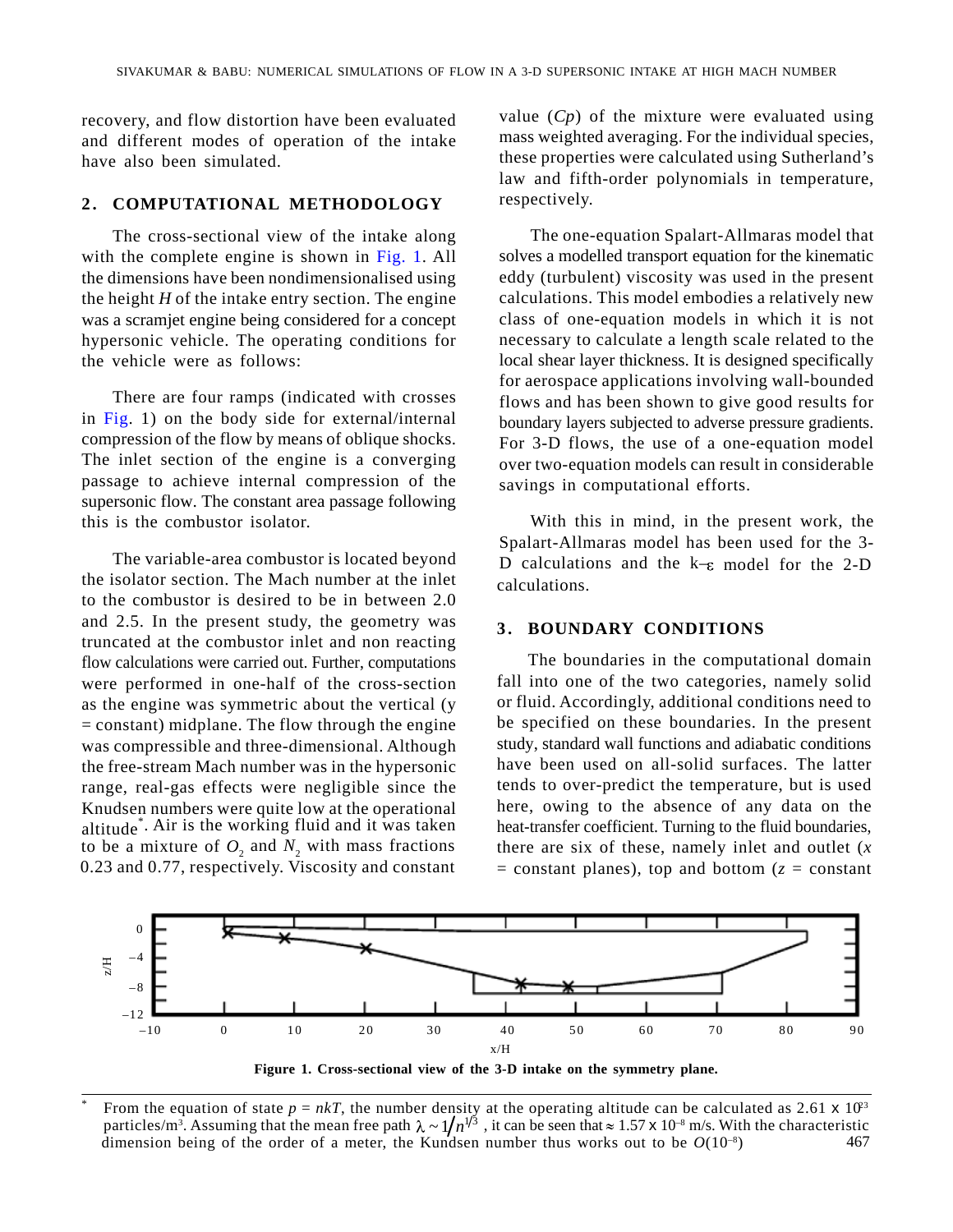planes) and front and back (*y* = constant planes). Each of these boundaries is now considered in turn. Shown in Fig. 2, investigated experimentally by

As the flow is supersonic at the inlet, all the flow variables were specified. Accordingly, freestream stagnation and static pressure, stagnation temperature and *X* and *Z* components of flow direction were specified. The values  $\overline{X}$  and  $\overline{Z}$  components  $\overline{X}$  and  $\overline{Y}$  and  $\overline{Y}$  components  $\overline{Y}$  and  $\overline{Y}$  and  $\overline{Y}$  and  $\overline{Y}$  and  $\overline{Y}$  and  $\overline{Y}$  and  $\overline{Y}$  and  $\overline{Y}$  and  $\overline{Y}$  an of flow direction vary depending upon the angle of attack. In the present study, the angle of attack the outlet boundary, including pressure, were determined from the interior of the domain by extrapolation, since the flow is supersonic here.  $\hat{\mathbf{\epsilon}}_{0.025}$ 

Far-field boundary conditions, namely free-stream static pressure, static temperature, Mach number,<br>and Y and Z components of flam direction were and *X* and *Z* components of flow direction were imposed on the top and bottom boundaries. To effectively approximate true infinite-extent conditions,  $_{-0.025}$ away from the engine.  $x(m)$ 

After a few trials, it was decided to place these boundaries at a distance equal to 2.5-time the height of the engine from the nearest engine cells was used for these calculations. The top and surface. This is justified *a posteriori* by examining the contours of Mach numbers and other variables and 0.5 times the height of the engine, respectively to ensure that the free-stream conditions were from the nearest solid surface. The top boundary satisfied on these boundaries. was so placed as to avoid intersecting the leading

The front boundary is a symmetry boundary and hence normal velocity and normal gradients of all the variables were set to zero. At the back boundary, far-field boundary conditions were specified in a manner similar to the top and bottom boundaries. This boundary was placed at a distance equal to 5-time the height of the engine, from the nearest engine surface. The 3-D numerical simulations were carried out using the commercial software FLUENT. The coupled solver available in FLUENT was used for all the calculations with explicit time stepping.

As reliable data, either experimental or numerical, for 3-D supersonic intakes was not available in the open literature, validation studies were carried out for a 2-D geometry for which experimental data was available. for all the equations, viz., continuity, two components

The mixed-compression hypersonic intake model Schneider and Kosche<sup>p</sup> has been considered here. The  $k - \varepsilon$  model with standard wall functions was used for these 2-D calculations. The computational domain along with the boundary conditions employed is shown in Fig. 2.



An unstructured grid with quadrilateral/triangular bottom boundaries were at a distance equal to 13 edge shock. The operating conditions used in the experiments were as follows:

Calculations initially were carried out on a mesh with 79729 cells. This grid was then refined successively. Firstly, adaption based on the gradient of the static pressure was done, so that the shocks could be captured accurately. Secondly, refinement near all the no-slip surfaces so as to achieve wall y+ values < 30 was done to resolve the boundary layers. This resulted in grids with 99979 and 119098 cells. The maximum value for the wall  $y$ + values for the three grids are approximately 60, 40, and 30, respectively. So it can be concluded that the grid with 119098 is adequately able to resolve the flow field. All the solutions discussed here have been obtained on the grid.

The calculations were carried out till the residuals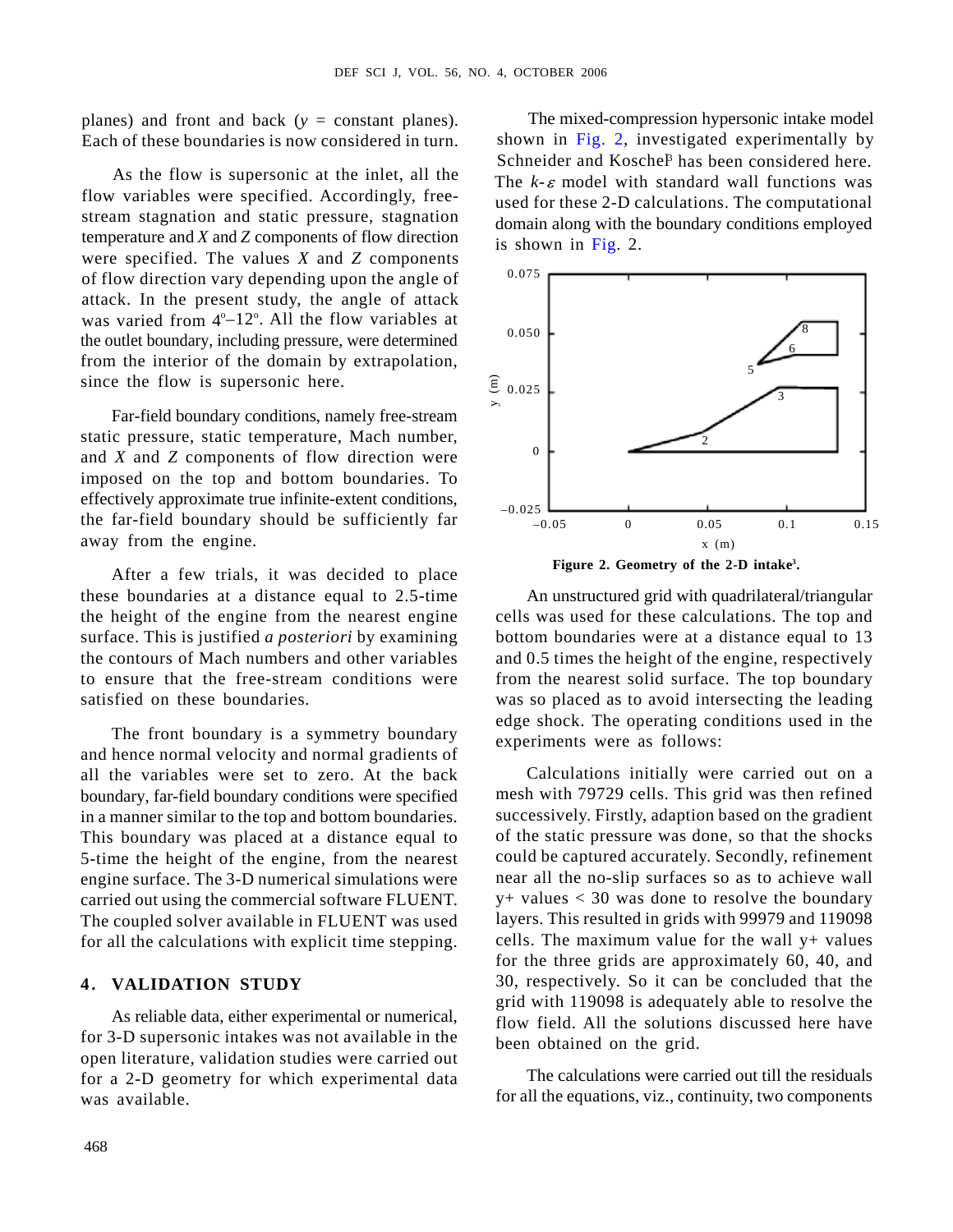of momentum, energy, *k* and  $\varepsilon$  were  $\lt$  10<sup>-3</sup>. Even with gradient-based adaption, it proved to be impossible to get the residuals in the vicinity of certain points on the shock fronts below  $10^{-3}$ . The area-averaged residuals, however, were of the order of  $10^{-5}$  or less. The difference between the mass flow rates at the inlet and exit was about 0.0052 kg/s (less than 0.1% of the mass flow rate through the inlet).

Furthermore, these oblique shocks coalesce with the oblique shock generated at corner 5 and form of the lip. Expansion fan around corner 6 on the

As the oblique shock from corner 2 does not terminate at the lip corner (number 5), there is spillage over and around the lip and so the intake is operating in a subcritical mode for this value of free-stream Mach number. The ratio of the stagnation pressure at the exit to the free-stream stagnation



pressure is 0.727, which is lower than the value of 0.89 predicted by inviscid analysis for this intake. This is to be expected, as the present calculations are fully viscous.

Contours of Mach number for this intake geometry figure vividly shows the oblique shock fronts and are shown in Fig. 3. Oblique shocks originating at the expansion fans as well as the flow turning and compression corners 1 and 2 and the expansion the corresponding pressure rise/fall. The pathlines fan at corner 3 can be clearly seen in this figure. inside the intake show the oblique shock wave a strong oblique shock ahead of the leading face in the pathlines inside the intake are the result of upper side as well as high and low pressure cells of the intake, the height of the capture area would in the interior from multiple reflected shocks and simply be the height of corner 5, and the corresponding expansion waves are visible in this figure. mass flow rate is 9.979 kg/s. The actual mass flow Pathlines of particles released from the left computational boundary and coloured by the static pressure (made dimensionless with free-stream stagnation pressure) are shown in Fig. 4. This from the cowl lip (corner 5) and the expansion fan around corner 8 on the outside surface. The undulations reflected shock/expansion waves. For critical operation rate through the engine for the specified operating condition comes out to be 9.33 kg/s, from the numerical calculations. Thus, as already mentioned before, the intake is operating in a subcritical mode for this free-stream Mach number. ACCAL A BASE HOGEICAL BREUZIONS OF HOW IN 3 2.0 201935/000 ENDS AT CHE SOCIEDATE AND THE CHE SOCIEDATE CONTINUES IN THE CHE SOCIEDATE CONTINUES IN THE CHE SOCIEDATE CONTINUES IN THE CHE SOCIEDATE CONTINUES IN THE CHE SOCI

Comparison of the ramp and lip wall pressure distribution (nondimensionalised with free-stream stagnation pressure) between numerical predictions and experimental data is given in Figs 5 and 6. The gradient-based adaption procedure has captured the shocks well, without any over/undershoot in the numerical solution, as can be seen in this figure.



**Figure 3. Contours of Mach number. Figure 4. Pathlines coloured by dimensionless static pressure.**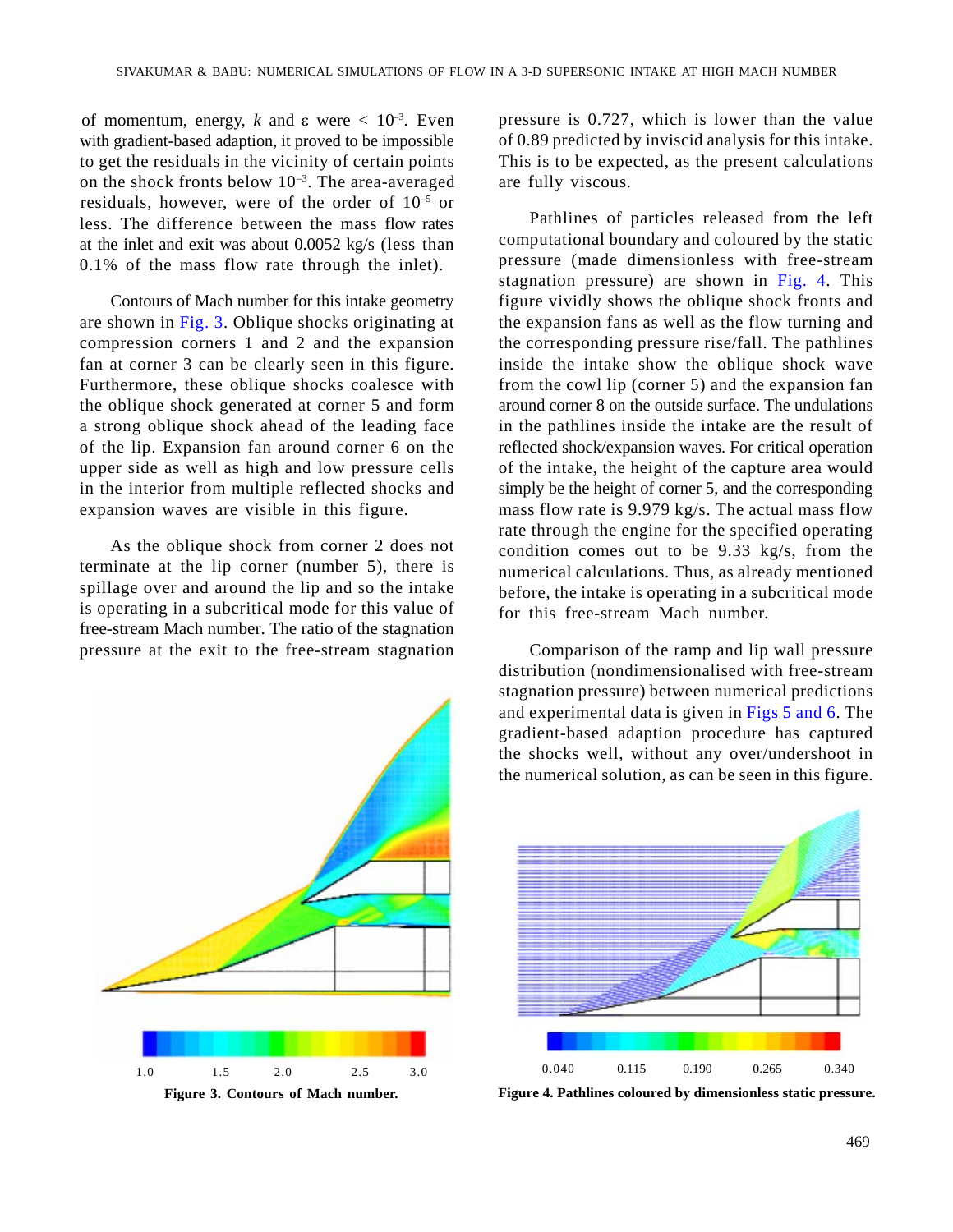

**Figure 5. Variation of static pressure along the ramp**

In this regard, it can also be noted that the spacing between the pressure taps on the lip wall in the experiment is such that the pressure rise due to the initial shock wave is highly under predicted. Nevertheless, the agreement between the numerical prediction and the experimental data is good, both in terms of the trends observed and the numerical values, 5.2 Intake Flow Field and Performance Metrics with the maximum difference being of the order of 13 per cent. It should also be noted that the uncertainty in the experimental data is not known.

Calculations of the 3-D flow around the intake shown in Fig. 1 were initially carried out on a baseline grid (tetrahedral) with 338959 cells. This grid was refined next by adaption based on the gradient of static pressure, which resulted in a grid with 516710 cells. The area-averaged wall  $y+$  for the converged solution on this grid was 272. This is only marginally better than the value of 325 on the previous grid, as the gradient adaption clusters the cells more along the flow direction. Refinement of this grid to reduce the wall y+ initially resulted in a grid with 825578 cells. The area-averaged wall  $y+$  on this grid was 141, which is a significant improvement. Another level of refinement increased the grid size to 1270946 cells and reduced the wall y+ to 100, for the converged solution. For the standard wall function approach used here, this value of  $y +$  is quite adequate<sup>9</sup> and so this grid has of attack.



been used for all the calculations. At each stage, the solution was taken to be converged when the mass imbalance in the entire computational domain as well as through the intake was  $< 0.1$  per cent of the respective mass flow rate.

**EXAMPLE CONSULTS AND A SCIENCISE AND <br>
SERVICES A SCIENCISE AND CONSULTS AND A SCIENCISE CONSULTS AND A SURFACE CONSULTS AND A SURFACE OF THE CONSULTS AND A SURFACE OF THE CONSULTS AND A SURFACE OF THE CONSULTS AND A SUR EXAMPLE CONSULTERING (ACCORDING THE CONSULTERING)**<br> **5.1 Grid Independence Study** (according to the study of the study of the study of the study of the study of the study of the study of the study of the study of the stu **4. OCTONER 2006**<br> **5.25**<br> **5.25**<br> **5.27**<br> **5.27**<br> **5.27**<br> **5.27**<br> **5.27**<br> **5.27**<br> **5.27**<br> **5.27**<br> **5.28**<br> **5.28**<br> **7.38**<br> **7.48**<br> **7.48**<br> **7.48**<br> **7.48**<br> **7.48**<br> **7.48**<br> **7.48**<br> **7.48**<br> **7.48**<br> **7.48**<br> **7.48**<br> **1.58**<br> **1** Contours of the gradient of pressure on the symmetry plane are shown in Figs  $7$  (a)-(e) for various angles of attack. Due to the finite radius of curvature of the nose portion of the forebody, a detached bowshock is generated ahead of the intake. This is followed by the oblique shocks originating from the compression ramps on the forebody. For 8<sup>o</sup> angle of attack, these shock waves intersect just at the leading edge of the engine bottom wall, and the inlet operates in the critical mode. It is to be noted that the intake is designed to be critical at 6 o angle of attack. For lower angles of attack, the bowshock opens up and the point of intersection of the shock waves is ahead of the leading edge of the engine bottom wall and so there is spillage around the engine resulting in lower values for the mass flow rate, indicating subcritical operation. For angles of attack  $> 8^\circ$ , the bowshock can be seen to bend towards the forebody and the point of intersection of the shock moves slightly inside the engine intake. The spillage is also lower, and hence, the mass captured is higher. The intake operates in the supercritical mode for these angles of attack.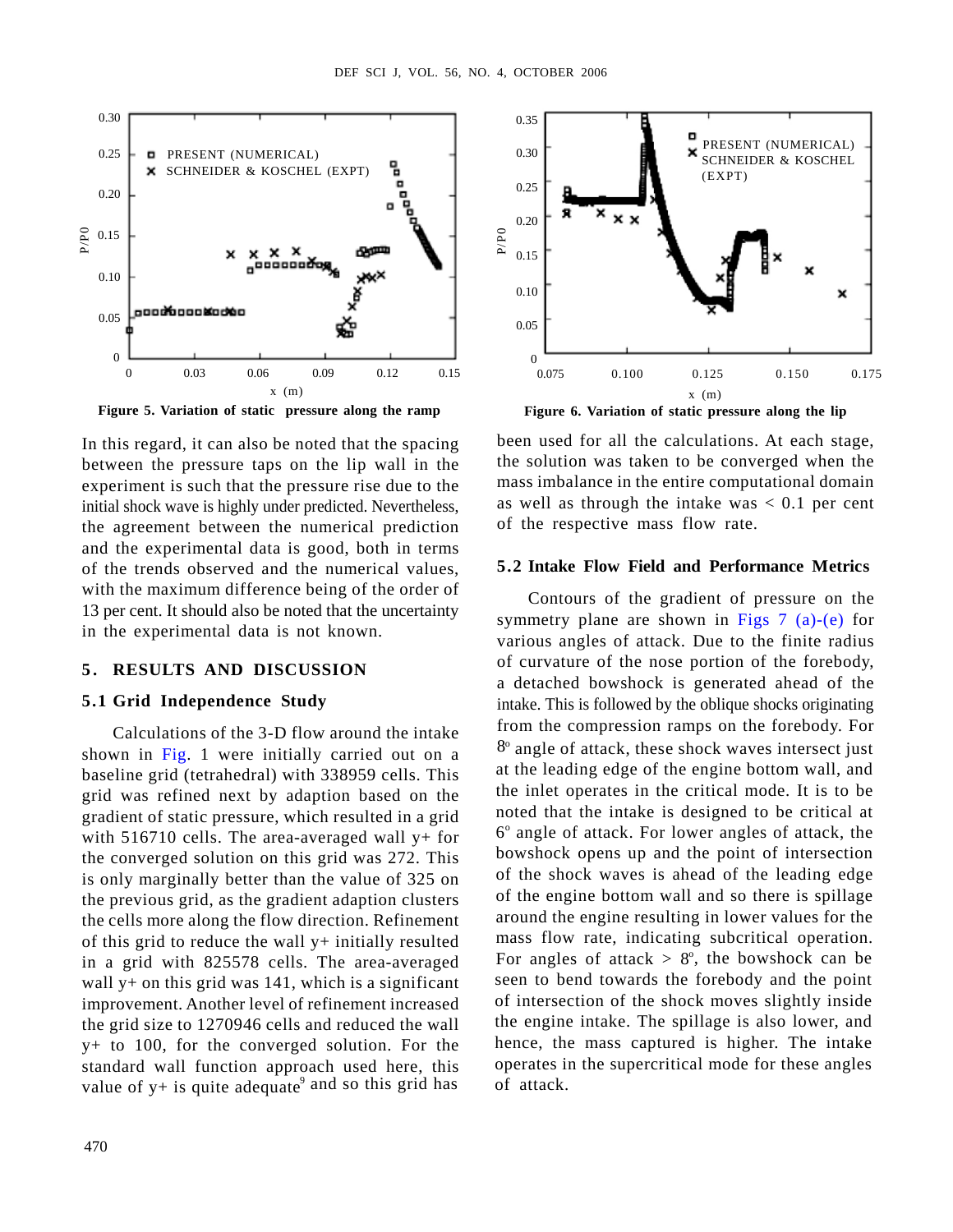



(b)





**Figure 7 (a-d). Contours of gradient of static pressure on the symmetry plane for various angles of attack**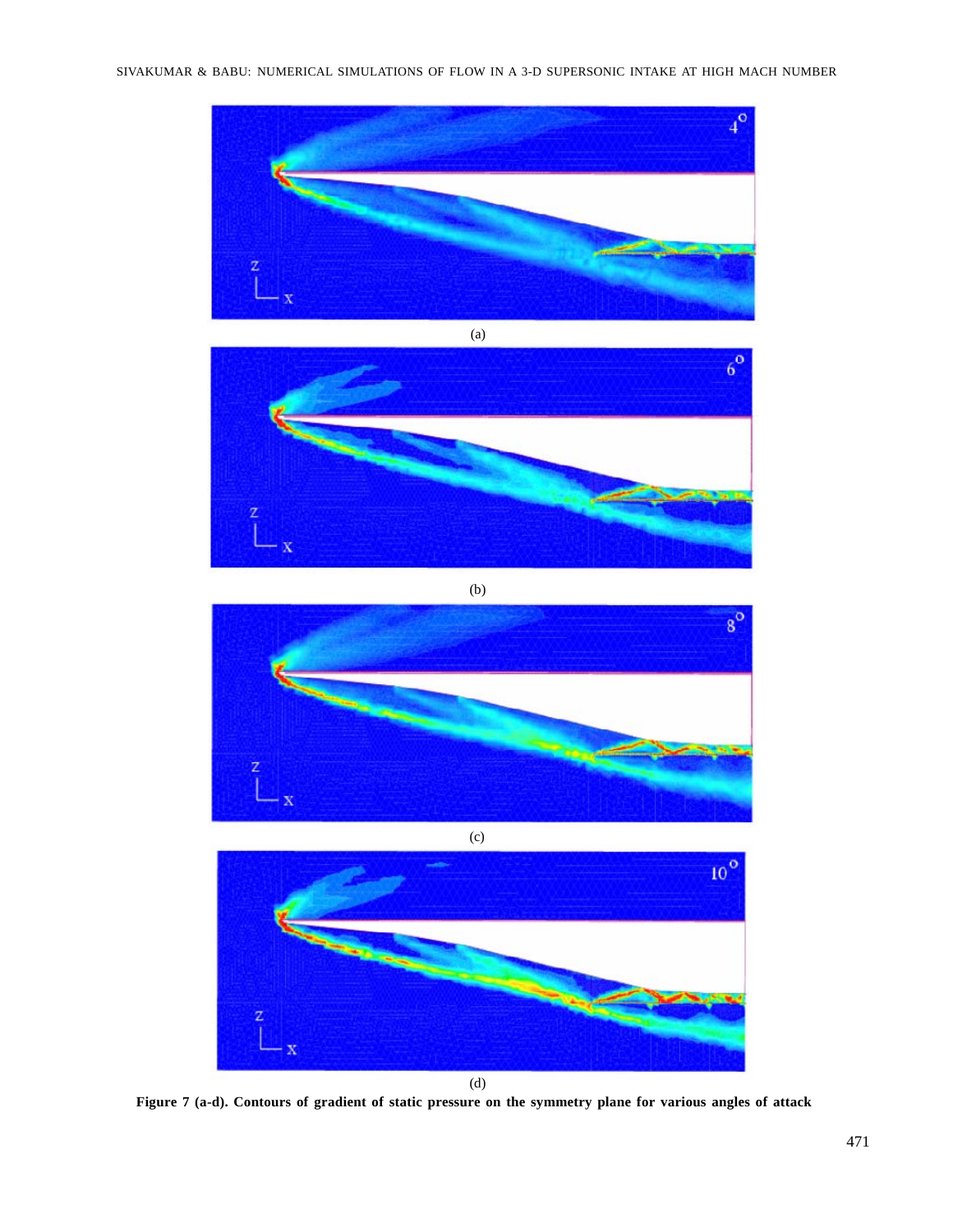

**Figure 7 (e). Contours of gradient of static pressure on the symmetry plane for various angles of attack**

The trends for the mass flow rate captured by the engine at various angles of attack are illustrated in Fig. 8. Here, pathlines in the flow field that enter the engine have been used to show the free-stream capture area of the inlet. The cross-section at the inlet boundary of the streamtube that enters the engine inlet is shown in Fig. 8 for various angles of attack. The outline of the end of the inlet section is also shown in this figure for comparison. This figure clearly shows that the capture area, and hence the mass flow rate, increases with increasing



**Figure 8. Intake capture area for various angles of attack**

**Table 1. Operating conditions of the hypersonic vehicle**

| Altitude (km)                      | 325<br>ر… د |
|------------------------------------|-------------|
| Mach Number                        | 6.5         |
| Free stream static pressure (Pa)   | 830         |
| Free stream static temperature (K) | 230         |
| Angle of attack (degree)           |             |

| Table 2. Operating conditions for the 2-1<br>2-D intake |  |  |
|---------------------------------------------------------|--|--|
|                                                         |  |  |

| creasing | Mach number                        | 2.99 |
|----------|------------------------------------|------|
|          | Free stream static pressure (barr) | 0.15 |
|          | Free stream static temperature (K) | 135  |
|          | Angle of attack (degree)           |      |

 $_{10}^{\circ}$  angles of attack. However, the increase in the mass flow rate is smaller for the higher angles of 12<sup>o</sup> attack (supercritical mode). Furthermore, the three-INTAKE EXIT dimensionality of the flow field is clearly brought out in this figure, since the capture area and the outline of the inlet are both part of the same streamtube. There is considerable compression of the streamtube in the *z*-direction as a result of the leading edge bowshock as well as the shock waves from the ramps. It is interesting to see from this figure the expansion of the streamtube in the *y*-direction due to the three-dimensional relieving effect. Also, the expansion is more for the supercritical mode of 0 0.2 0.4 0.6 0.8 1.0 operation. It should be noted that 2-D calculations can predict the compression but not the expansion of the streamtube.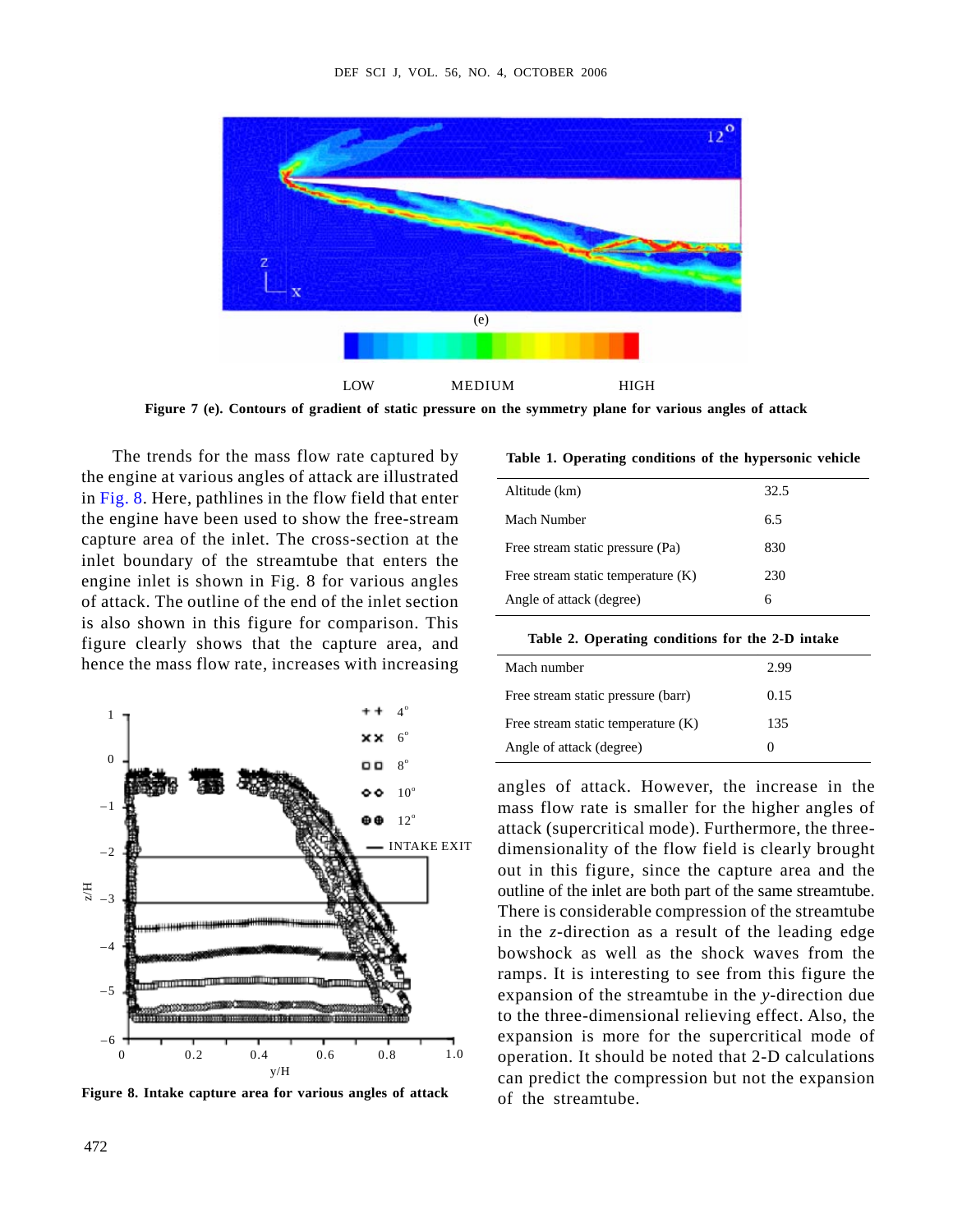attack. As a result, the Mach number at the inlet decreases(Table 3).

| Angle of attack | Mach number at inlet |       | Flow distortion | exit (Table 3) show the flow to be highly non-<br>uniform. |
|-----------------|----------------------|-------|-----------------|------------------------------------------------------------|
| (degree)        | Entry                | Exit  | (% )            |                                                            |
|                 | 3.892                | 2.090 | 133             | Flow distortion at a given section is                      |
|                 | .,764                | 2.022 | 131             | defined here in the<br>usual<br>manner as                  |
|                 | .608                 | 1.919 | 128             | $(P_{total, max} - P_{total, min}) = P_{total, mean}$ .    |
|                 | 3.441                | 1.788 | 122             | The flow distortion is $> 120$ per cent for all            |
|                 | .273                 | 1.632 | 116             | the cases considered whereas it is usually around          |

Also, the reduction in Mach number is more for the higher angles of attack. This implies that there is an optimum operating point at which the increased loss of stagnation pressure across the bowshock wave is offset by the reduced loss of stagnation pressure across the oblique shock waves due to the reduced Mach number. Stagnation pressure recovery for both the external and internal compression (Fig. 9) shows this to be true. While, the stagnation pressure recovery due to external compression is optimal for an angle of attack of  $6^\circ$ , it is poorer for the other angles of attack.

Stagnation pressure loss due to internal compression process is mainly due to viscous and boundary



It can be seen from Fig. 7 that the strength layer effects. Figure 9 shows that the stagnation of the bowshock increases monotonically with the pressure loss due to internal compression increases angle of attack. Also, the oblique shocks from the monotonically with angle of attack. However, the ramps as well the reflected shocks inside the engine rate of increase is less than the corresponding rate show steeper gradients for the higher angles of due to external compression, and so the overall total pressure recovery shows an optimum at  $\hat{g}$ angle of attack.

Table 3. Mach number and flow distortion Calculated values of flow distortion at the inlet exit (Table 3) show the flow to be highly nonuniform. Angle of attack Mach number at inlet Flow distortion and the case of attack Mach number at inlet Flow distortion Flow distortion  $\left(1401C\right)$  show the How to be highly hon- $\left(\%\right)$  uniform.

4 3.892 2.090 133 Flow distortion at a given section is defined here in the usual manner as 8 3.608 1.919 128  $(P_{total, max} - P_{total, min}) = P_{total, mean}$  $-P_{total, min}$ )= $P_{total, mean}$ . . 6 3.764 2.022 131 defined here in the usual manner as

12 3.273 1.632 116 the cases considered, whereas it is usually around 30 per cent or so for supersonic $10$  intakes operating at intake Mach number around 2. Furthermore, the flow distortion decreases as the intake goes from subcritical to supercritical mode, which is quite opposite to the trend seen with supersonic intakes operating at lower Mach number $10$ . It can be seen from the contours of  $(P_{total} - P_{total, mean}) = P_{total, mean}$ at the inlet exit shown in Fig. 10 that the spread in the total pressure decreases with increasing angle of attack. The extent of the core region, where the total pressure recovery is high, becomes , it is poorer smaller as the shock train inside the engine becomes stronger with increasing angles of attack.

## **5.3 Effect of Variable Properties**

EXT. COMPRESSION calculations, calculations for an angle of attack at constant property calculations were kept the same however, were different. Stagnation temperature variable property calculations, while these are 2170 K with constant values for  $C_p$  and  $\gamma$ . Contours of the for this case (Fig. 11) show remarkable similarity flow rate through the engine is almost the same **Figure 9. Intake characteristic curve** as before. Since, in reality, *Cp* increases with temperature, evectors a note symmetric metalliteration is the symmetric metalliteration in the symmetric metalliteration in the symmetric metalliteration in the symmetric metalliteration in the symmetric metalliteration in the symmetr  $_{1.1}$  to the corresponding variable property results. Mass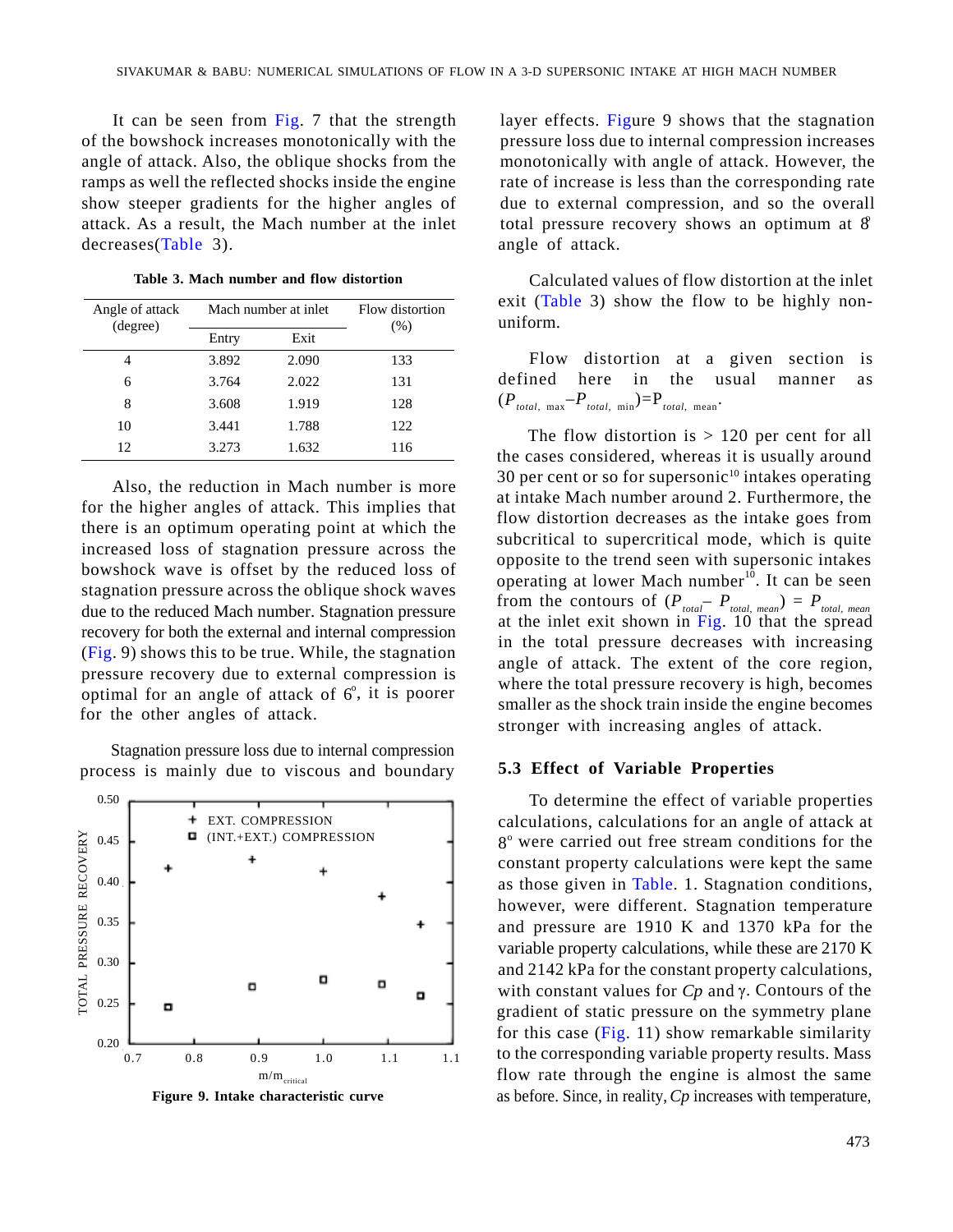

**Figure 10. Contours of (** $P_{total}$  **-**  $P_{total, mean}$ **) =**  $P_{total, mean}$  **at the inlet exit** 



**scale is the same as in Fig. 7.**

constant property calculations always overpredict the static temperature. In the present case also, the maximum value for static temperature for the constant property calculations is 200 K higher than 6. SUMMARY AND CONCLUSIONS that of the variable property calculations. In addition, the total pressure recovery for the constant property calculations is 0.152 compared with 0.28 from before. Contours of  $P_{total} = P_{total}$ , on the symmetry plane of a concept hypersonic air-breathing vehicle are for both constant and variable property calculations shown in Fig. 12 reveal that the difference between

the two is more pronounced in regions of high temperature.

Numerical simulations of the compressible, 3-D non reacting flow in the engine inlet section of a concept hypersonic air-breathing vehicle are presented. These simulations have been carried out using FLUENT.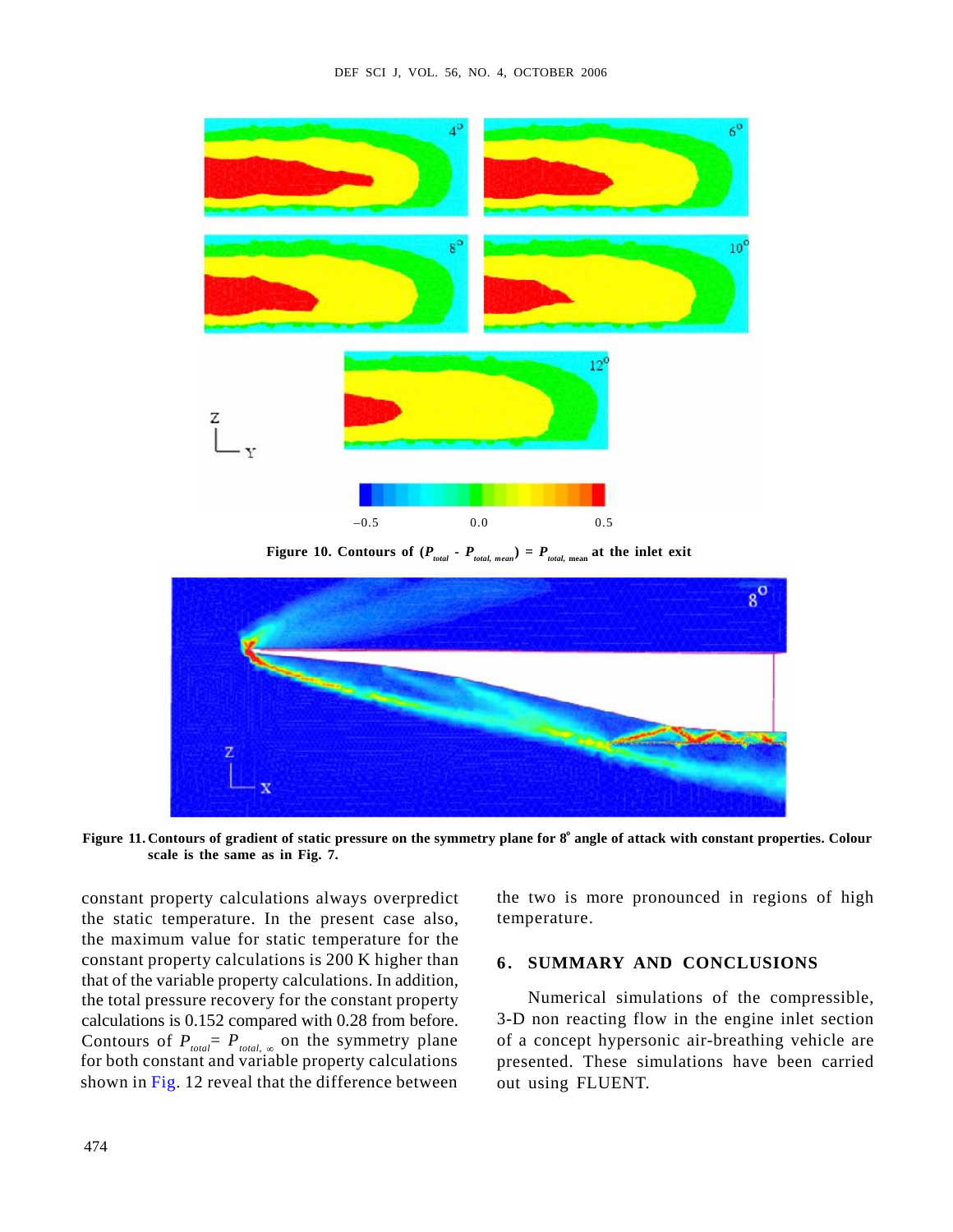

**Figure 12. Contours of**  $P_{total}$  **/** $P_{total}$  $_{\infty}$  **on the symmetry plane for 8<sup>o</sup> angle of attack with constant and variable properties** 

The numerical methodology has been validated ACKNOWLEDGMENTS by simulating the flow through a 2-D mixed compression hypersonic intake model and comparing with experimental data. The calculations are shown to predict the locations and strengths of shock/expansion waves very well. For all the 3- D results reported, the mesh has been refined to achieve the area-averaged wall y+ about 105. The characteristic curve obtained from the **REFERENCES** calculations indicate that the intake operates in the critical mode for an angle of attack at  $8^\circ$ . 1. Gaitonde, D. & Shang, J.S. A numerical study The calculations also show that the flow distortion at the intake exit is quite high for all the angles of attack considered. Numerically predicted freestream capture area profiles, show the three-

Comparison of the results from the variable and constant property calculations indicate that mass flow rate, and shock locations predicted by 3. Schneider, A. & Koschel, W.W. Detailed analysis both to be almost the same. Whereas, static temperature and total pressure loss are overpredicted by the constant property calculations.

# **ACKNOWLEDGMENTS**

The authors would like to thank Dr S. Panneerselvam, Scientist G; Dr V. Ramanujachari, Scientist F; and Mr Ganesh Anavardham, Scientist D of Defence Research and Development Laboratory (DRDL), Hyderabad, for their help and valuable suggestions during the course of this study.

# **REFERENCES**

- of shock-on-shock viscous hypersonic flow past blunt bodies. AIAA Paper No. 90- 1491, 1990.
- dimensionality of the flow field. of shock-induced boundary layer separation in 2. Schulte, D.; Henckels, A. & Wepler, U. Reduction hypersonic inlets using bleed. *Aero. Sci. Technol*., 1998, **4**, pp. 231-39.
	- of a mixed compression hypersonic intake. International Society for Air Breathing Engines (ISABE), 1999, ISABE 99-7036.